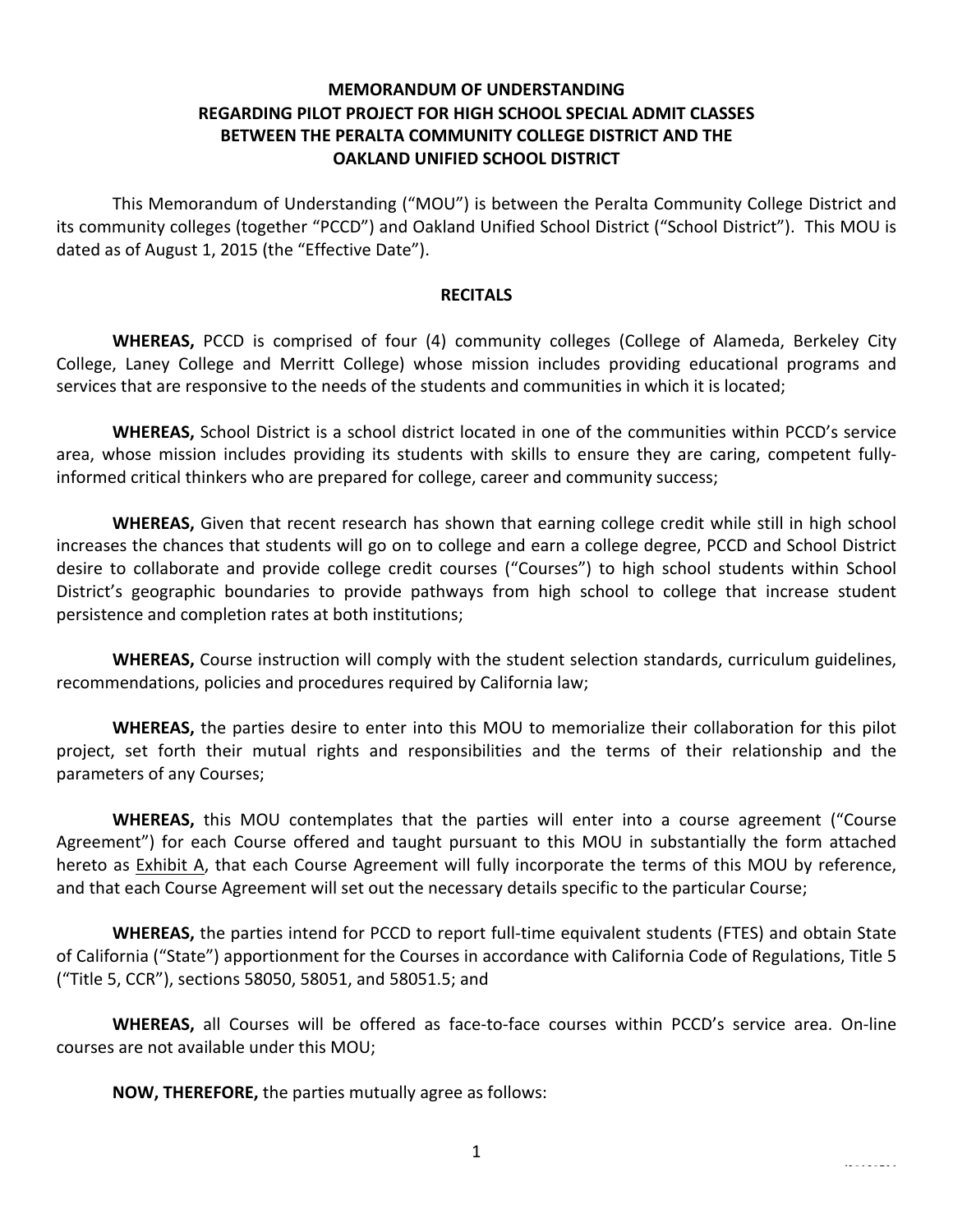#### **TERMS**

- **1. Recitals.** The above recitals are incorporated herein and made a part of this MOU.
- **2. Effective Date and Duration.** This MOU shall be effective once signed by the authorized representatives of both parties, effective as of the Effective Date, and continue in effect until December 30, 2016, unless extended or terminated by the parties in the manner described herein.
- **3. Early Termination.** This MOU may be terminated by either party hereto if the other party fails to timely comply with any of its obligations hereunder. Termination will be effective 60 calendar days (or such later time set forth in the notice) after the terminating party delivers a written notice to the other party specifically indicating the breach, if the other party fails to cure within such timeframe, provided however that this MOU shall continue in full force and effect with regards to any Course then being taught until the end of such Course, unless prohibited by law.

This MOU may also be terminated for any reason by either party. The party desiring early termination without cause must provide written notice to the other party so indicating. Termination will be effective no sooner than the later of (i) 60 calendar days after actual receipt of the written notice or (ii) the end of any Course then being taught.

# **4. Course Agreements; Collaboration.**

A. Any Course to be offered in accordance with this Agreement must be memorialized in a Course Agreement substantially in the form attached hereto in Exhibit A. This MOU must be referenced in each Course Agreement, and the terms of this MOU are deemed to be a part of, and fully incorporated into, any and all Course Agreements pertaining to High School Special Admit courses with high school students from School District. The Course Agreements must indicate the time, date, location, number of educational hours, PCCD credits offered, number of students, course description and any other specifics related to each Course. Courses comparable to a course offered at the high school may not be offered and students may not enroll in a college course to alleviate a high school deficiency. **The** *terms* of this MOU may NOT be modified by a Course Agreement. Except where expressly so stated in *a Course Agreement, any inconsistency between the MOU and the terms of a Course Agreement will be resolved in favor of this MOU.* 

B. While Courses will be college courses meeting Peralta's course rigors and requirements, PCCD shall work collaboratively with School District's Linked Learning Initiative credentialed staff to identify possible course offerings and related objectives and outcomes.

# **5. Certifications for State Apportionment Purposes.**

A. PCCD certifies that it has not received full compensation for the direct education costs of the conducting the Courses from other sources.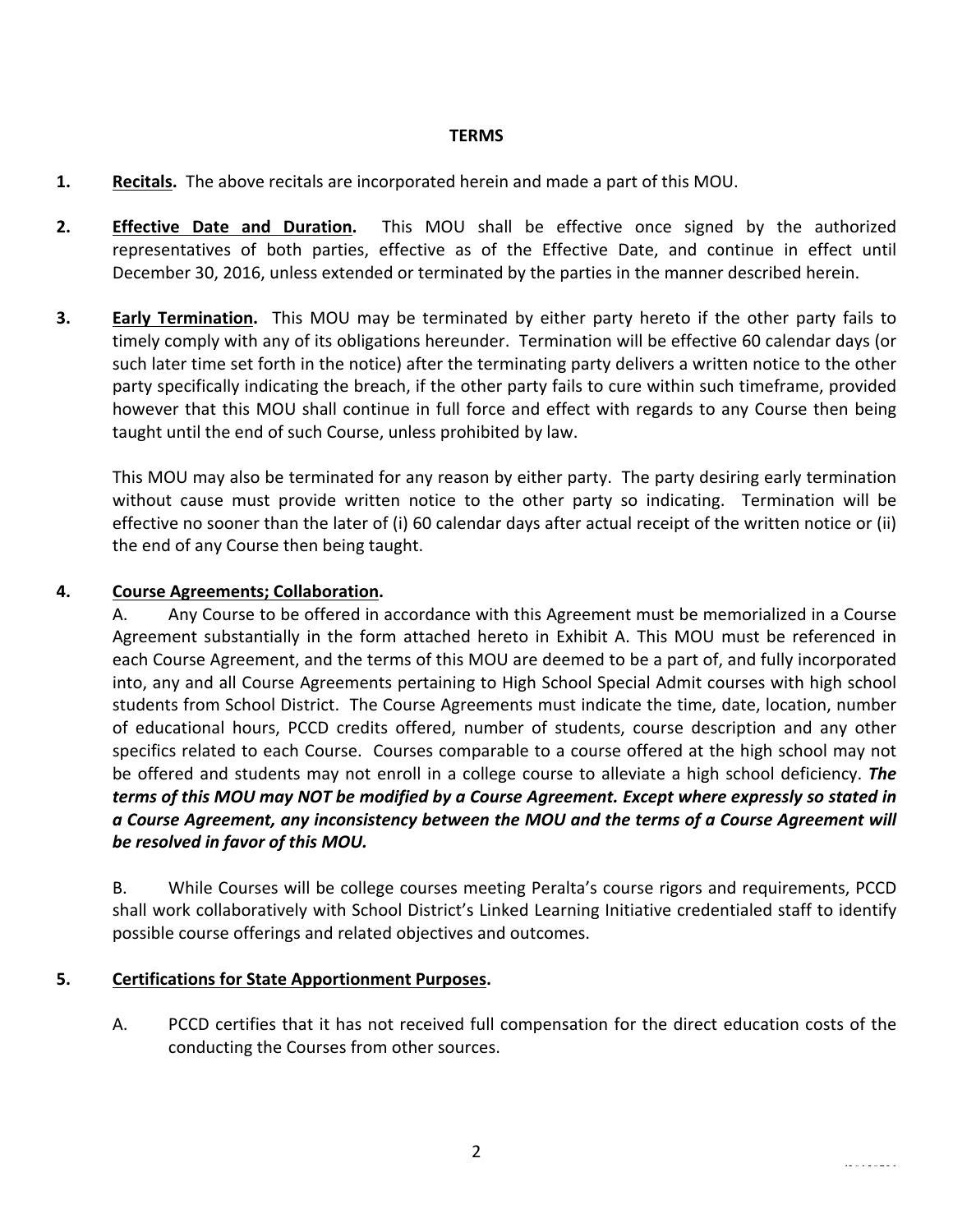- B. School District agrees and acknowledges that all Courses must be open to the general public and will not be limited to its high school students. As such, all Courses held at a School District facility will be at a time when the facility is open to the public, provided however, the Parties acknowledge and agree that School District may require reasonable sign in and sign out requirements for any person attending a Course at a School District facility.
- C. School District will not pay PCCD for the full costs of offering any Course under this MOU. School District agrees and acknowledges that PCCD will claim apportionment for all students enrolled in Courses under this MOU.

# **6.** Regulatory Requirements for State Apportionment Purposes Applicable to All Courses Conducted Under the Terms of This MOU.

- A. Responsibilities of Each Party. The Courses will comply with all applicable regulations, procedures, prerequisites and standards applicable to PCCD, and local policies, practices, and requirements of the School District. In the event of a conflict between the policies and requirements of PCCD and School District, the Parties will make a good faith effort to resolve the conflict by identifying the interests of each Party and the procedure or policy at issue, provided however that to the extent that there is a conflict about the structure, composition or instruction of a Course, PCCD's policies and requirements will control. In the event the representatives of the Parties with day to day responsibility for the management of the Courses created pursuant to the MOU are unable to resolve the conflict, the Parties shall escalate the issue for resolution by the Pilot Project Support Committee ("PPS Committee") described in Paragraph 24 below.
- B. Enrollment Period. The enrollment period for all Courses will be determined by PCCD in accordance with its guidelines, timelines, policies, pertinent statutes, and regulations. Per Peralta enrollment management guidelines, the targeted minimum enrollment per Course is 35 students. If the class size does not meet the minimum target of 35 students, PCCD will not cancel the class without consultation with the School District. If the Course class size is between 25 and 35 students, the parties will negotiate a resolution to the under-enrollment which may include 1) PCCD offering the course with the number of students enrolled, if, given the other enrollment needs of the applicable college, the class size meets the threshold for other similar PCCD classes or satisfies, given the aggregate class size for the semester, the minimum FTES (which is the basis used to distribute state reimbursement funds to community colleges in California) needs for the applicable college for that semester or, alternatively, 2) the School District may at its option agree to pay the additional cost for each student needed to meet the minimum number of students needed for that semester, which number may be less than 35 students. PCCD shall have the final decision on whether or not to cancel or keep a Course.

The approximate per-student compensation schedule as of the signing of this MOU is: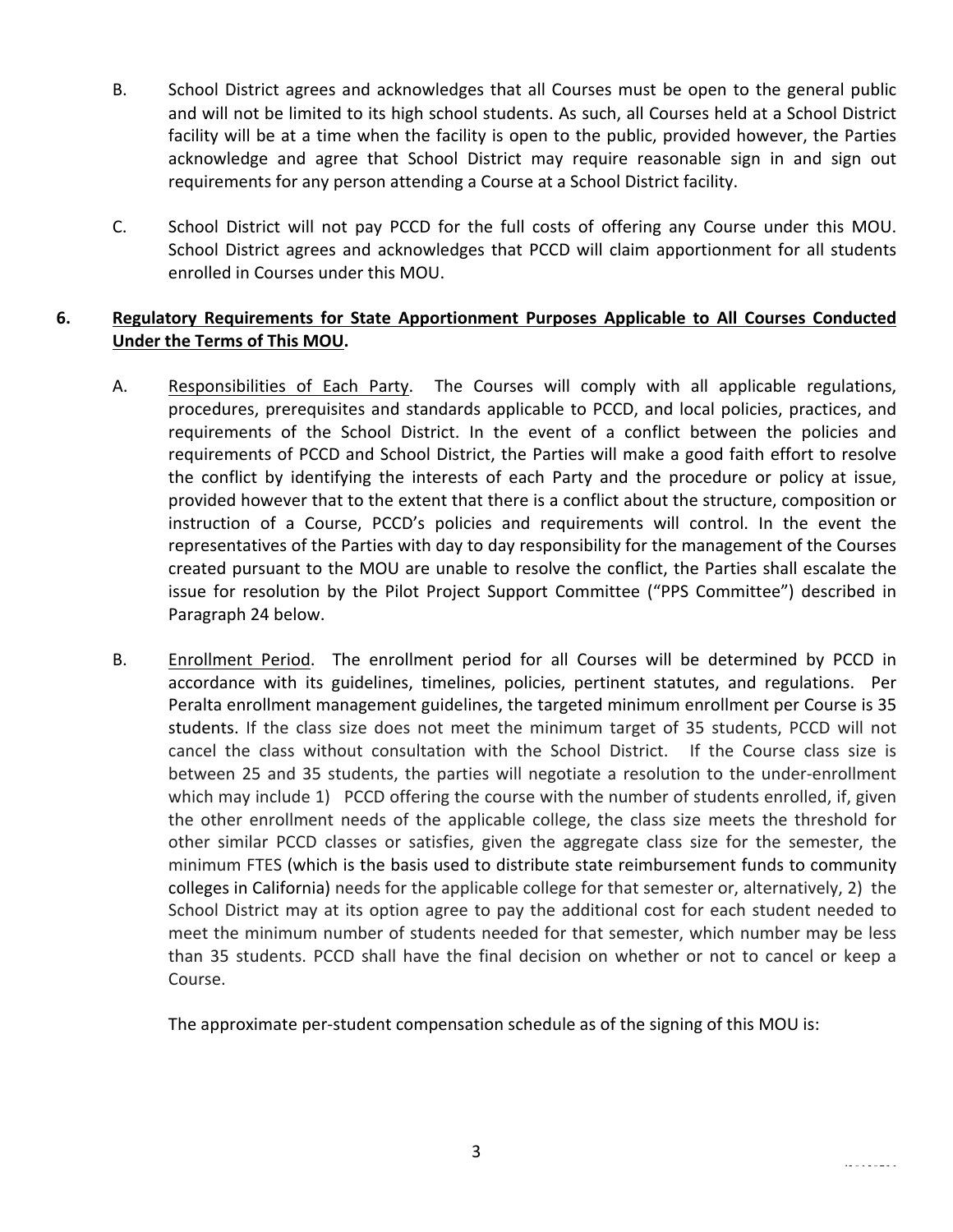| <b>Units per</b><br><b>Class</b> | <b>Number of</b><br>weeks/semester | <b>FTES</b><br>calculation | Peralta<br><b>Revenue per</b><br><b>FTES</b> | Per student<br>revenue needed |
|----------------------------------|------------------------------------|----------------------------|----------------------------------------------|-------------------------------|
| 3                                | 17.5                               | 0.10                       | \$5,627.41                                   | \$562.74                      |
| 4                                | 17.5                               | 0.13                       | \$5,627.41                                   | \$750.32                      |
| 5                                | 17.5                               | 0.17                       | \$5,627.41                                   | \$937.90                      |

In the event that PCCD is not able to accommodate a lower enrollment number for a Course (by off-setting it with courses that have enrollment greater than 35), School District could compensate PCCD for the loss in revenue incurred by offering the Course to ensure that the Course is not cancelled. That loss would be calculated by multiplying the number of students under 35 in the Course by a factor of \$562.74 for a 3-unit course, for the 2015-16 fiscal year. This factor will increase based on the Cost of Living Adjustment (COLA) provided by the State each year, PCCD will inform School District of the COLA adjustment. For example, for 2015-16 a 3-unit Course under enrolled by 10 students, would represent a loss to Peralta of \$5,627.40 (or 10 x \$562.74). In the case of a 4-unit Course that is under enrolled by 5 students, the loss to Peralta would be \$3,751.60 (5 x \$750.32).

The above compensation schedule is subject to change pending State and District policies and guidelines.

- C. Number of Course Hours Sufficient to Meet the Stated Performance Objectives. PCCD will determine the student performance objectives/learning outcomes for each of the Courses and the number of course hours necessary to meet the performance objectives/learning outcomes, consistent with offerings of the same course at a PCCD campus. The student performance objectives/learning outcomes and corresponding course hours shall be specified in the related Course Agreement.
- D. Supervision and Evaluation of Students. PCCD will assign faculty to deliver and monitor the instruction of Courses in order to assure the quality and uniformity of instruction in accordance with the standards established by the California Department of Education, PCCD and OUSD.

Instruction will include best practices in teaching and learning, will include an integrated, outcome-based curriculum and instruction. PCCD will ensure students will receive support services in order to facilitate their success.

Supervision and evaluation of students will be in accordance with PCCD guidelines, policies, pertinent statutes, and regulations, including Title 5 CCR Sections 58051 and 580056, as well as Peralta Colleges' Code of Conduct (Administrative Procedure 5011, Board Policy 5010). During the Course, all students will be under the immediate instructional supervision and control of the PCCD instructor teaching the Course who may be a PCCD part-time faculty member or PCCD contract faculty member.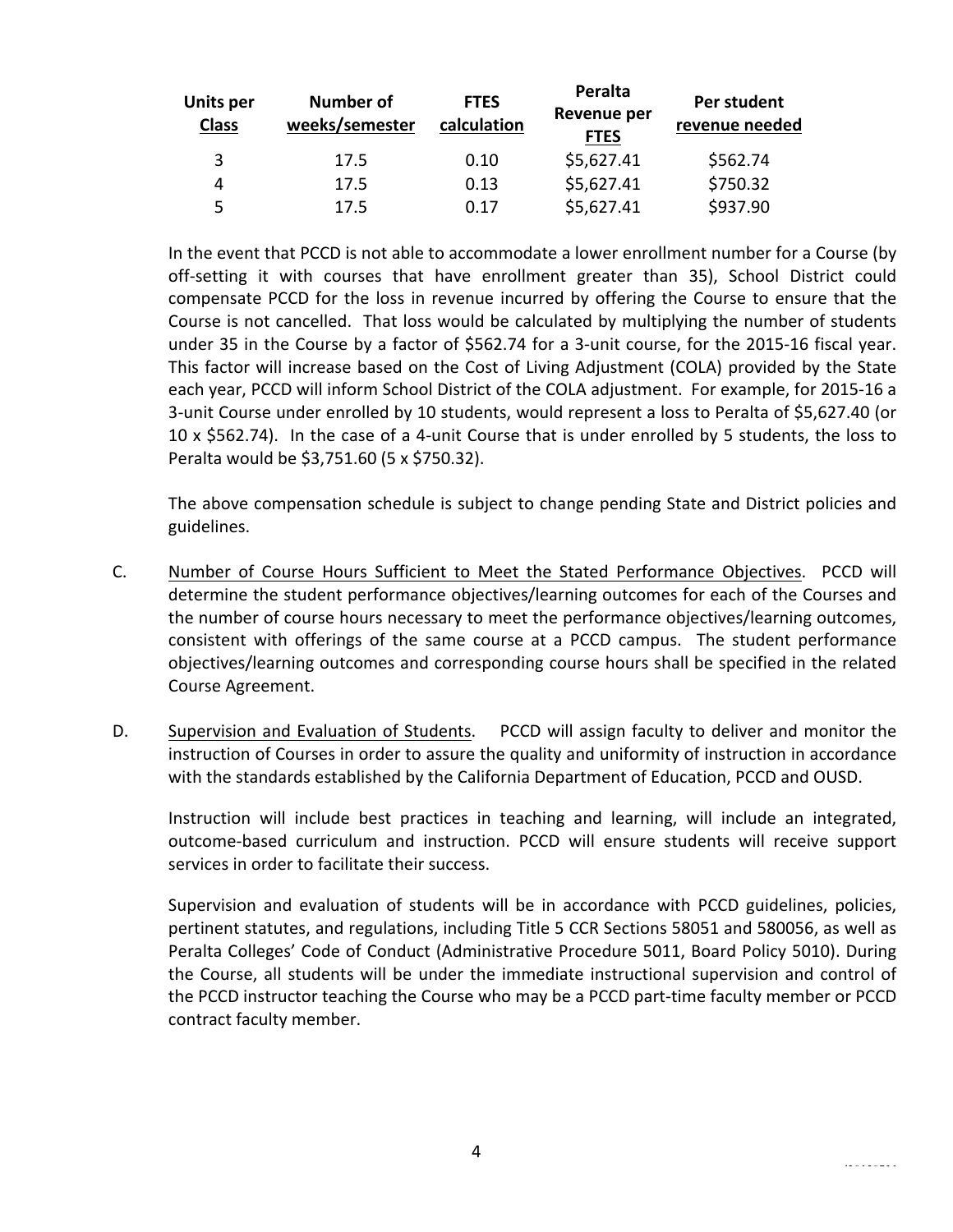- E. Add/Drop Prior to Completion of the Course. A student's withdrawal prior to completion of the Course and (if applicable) addition to the Course, must be in accordance with PCCD guidelines, policies, pertinent statutes and regulations.
- F. Right to Control and Direct Instructional Activities. Consistent with the standards established by the California Department of Education, PCCD is responsible for the Courses and has the sole right to control and direct the instructional activities of all Course instructors, who, pursuant to subsection 6G below, shall be PCCD faculty members.
- G. Instructors. Course Instructors will be faculty of PCCD who have interest in working with high school students and meet the minimum qualifications to provide instruction in a California community college (per Title 5 CCR Sections 53410 and 58060). As such, these instructors will be members of the Peralta Federation of Teachers bargaining unit ("PFT") and will have the full rights and privileges accorded to them thereby, as well as by the Peralta Academic Senate and Education Code. The minimum qualifications shall be consistent with the requirements in other similar courses offered by PCCD and shall be published or otherwise listed by PCCD. School District teachers who have a master's degree, meet the other PCCD requirements necessary for instructors at its community colleges and meet the minimum qualifications for the Course for which they are applying shall be eligible to apply to teach Courses at PCCD offered pursuant to this MOU. If selected, such instructors will also become part-time faculty of PCCD and be members of the PFT as described at the beginning of this Section 6G.
- H. Facilities. If the course is held at the School District, the School District will provide adequate classroom space at its facilities, or other mutually agreed upon location, to conduct the Course and do so without charge to PCCD or any students. School District agrees to clean, maintain, and safeguard School District's premises, including space provided for Courses, including entries, hallways, and restroom facilities. School District warrants that its facilities are safe and compliant with all applicable building, fire, and safety codes. In the event of an emergency during the teaching of a Course, PCCD instructors will act in accordance with PCCD's policies, procedures and code of conduct and inform the School Principal as soon as reasonably possible. If the Course is held on School District property, School District personnel shall be responsible for the safety of the students participating in the Courses.

All Courses will be held at facilities which are clearly identified as being open to the general public at the time the Courses are offered. Pursuant to the provisions of California Penal Code Section 627.9 (d), the School District's Board of Education will pass a resolution before Courses are held on high school property that exempts the campuses in the School District where Courses are being held pursuant to this MOU from the provisions of California Penal Code Section 627.2. The form of the resolution is attached hereto as Exhibit B. The exemption from this Section 627.2 may be limited by the resolution to the time immediately before, immediately after and during the time Courses are being held.

I. Equipment. PCCD understands and agrees that under State law, School District K-12 students cannot be assessed fees for equipment, materials and textbooks, as a condition to participation in educational experiences as a part of their public education. All equipment, textbooks and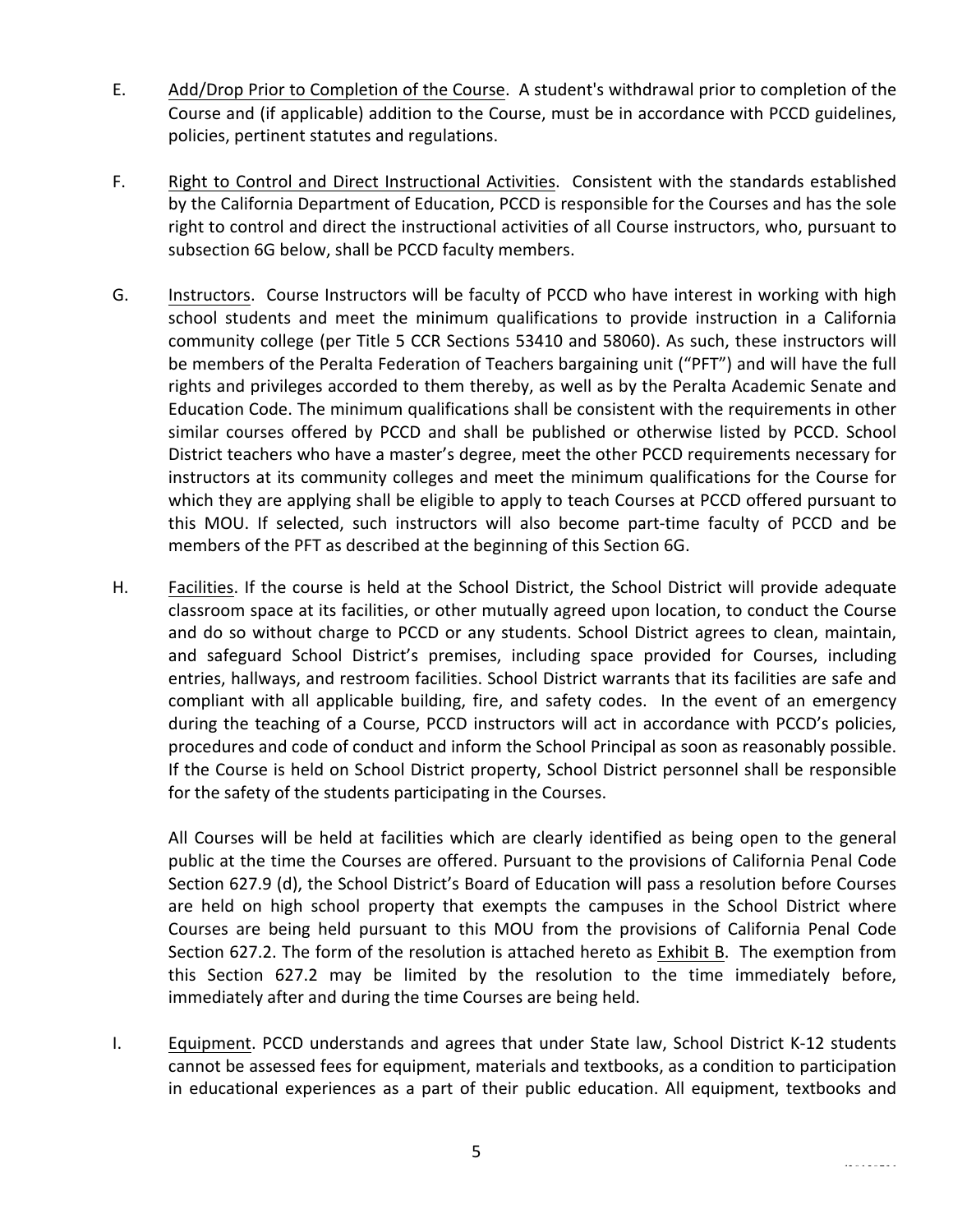supplemental materials required for Courses will be provided free of charge to School District students. The School District will bear the cost of such equipment, materials and textbooks, provided however that, as part of the preparation of each Course Agreement, the Parties shall meet and confer to confirm the requisite materials for said Course. The PCCD instructor shall determine the type, make, and model of all equipment, books and materials to be used during each Course. The signature of the School District Deputy Chief of Postsecondary Readiness or his designee on the Course Agreement is required to bind the District to pay for the equipment, books and materials to be used during each Course.

- J. Scheduling. Requests for Courses must be made according to the following schedule:
	- Course requests must be received no later than February 1 for Courses to be offered the following fall semester. Course Agreements must be signed by May 1.
	- Course requests must be received no later than September 1 for Courses to be offered the following spring semester. Course Agreements must be signed by December 1.
- K. Enrollment. Enrollment shall be open to any person who has been admitted to PCCD and meets all applicable prerequisites. Applicable prerequisite courses, training, or experience will be determined by PCCD. All enrollees must meet the standards and prerequisites of the PCCD. It is important to note that per Education Code Sections 48800 and 76002 and PCCD Administrative Procedure 5011, admission of special part-time students is open to a limited number of high school students who would "benefit from advanced scholastic or vocational work" by taking community college courses. This would provide "educational enrichment opportunities for a limited number of eligible pupils, rather than to reduce current course requirements of elementary and secondary schools, and also help ensure a smoother transition from high school to college by providing them with greater exposure to the collegiate atmosphere." Such students are called "special part-time students" and are minor students who can benefit from "advanced scholastic or career/technical work." The Parties agree to work together to help facilitate the success of students enrolling in Courses under the terms of this MOU.

The School District will ensure that each special part-time enrollee has met all of PCCD's admissions and enrollment requirements. A successful enrollment requires that each student has completed an online admission application and the Special Enrollment Program form (which are paper forms that cannot be submitted online). The Special Enrollment forms must be delivered to and accepted by PCCD's Admissions and Records Office. All enrollment and other applicable fees must be paid, and the applicant must meet all applicable enrollment requirements.

L. Enrollment and Related Fees. Pursuant to PCCD Board Policy 5030 Student Fees and Education Code Section 76300(f), the enrollment fee for students who are Special Part-Time Students enrolling in less than 11 units per semester (Education Code Section 76001) will be waived by PCCD. School District students enrolling in more than 9 units per PCCD semester will be assessed an AC Transit bus pass fee and a PCCD health services fee. Any such campus, enrollment, bus pass or health services fees triggered by a Special Part-Time Student's enrollment shall be paid for by the School District.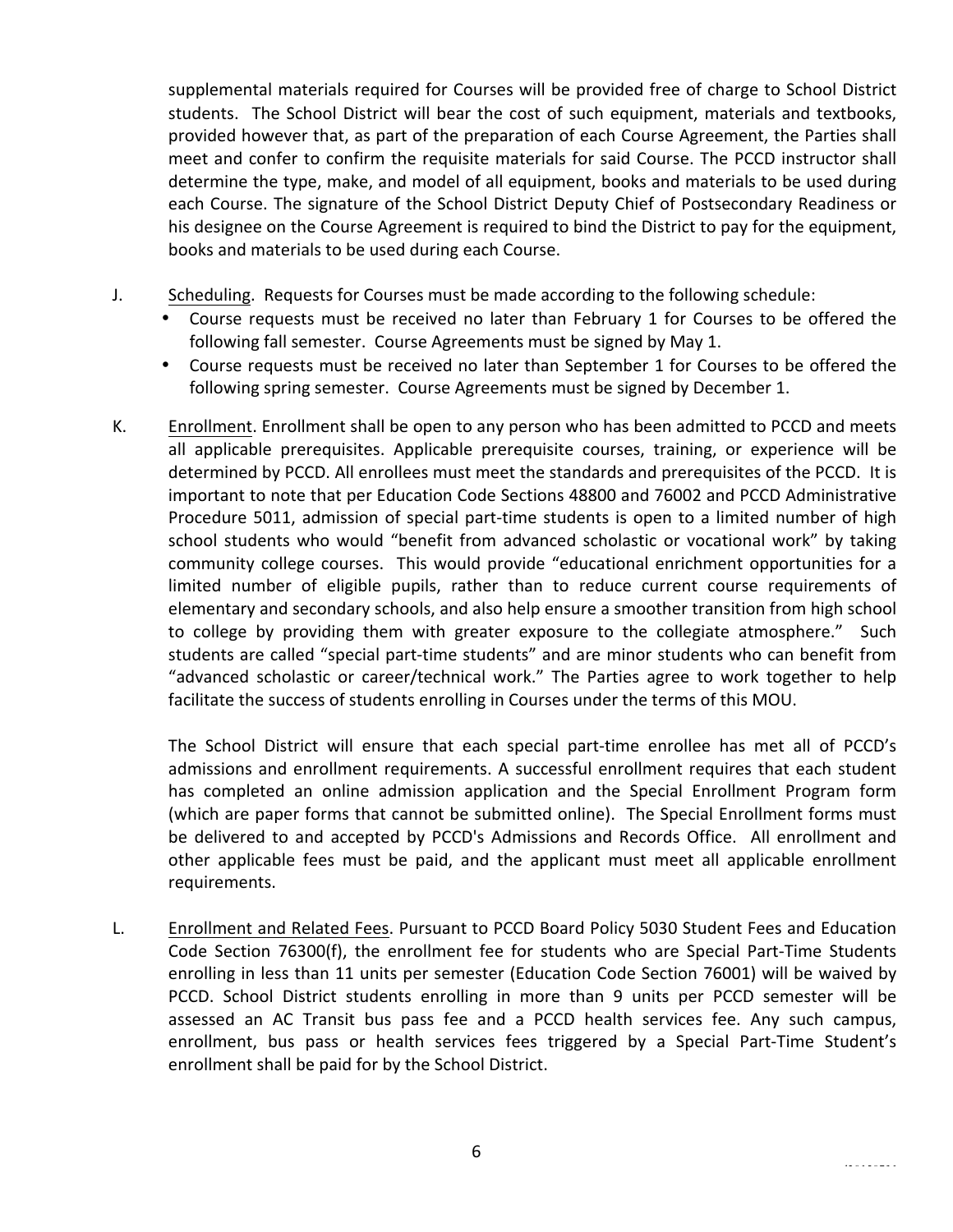- M. Student Academic Records. All student academic records shall be maintained by PCCD. PCCD will provide Course outcome data for relevant courses (per their Course Agreements) twice per year, following the end of each semester.
- N. Support Services for Students. PCCD shall ensure that students enrolled in the Courses are provided the same support services as regular PCCD students.
- **7. Support Staff.** School District will provide personnel to perform clerical services and services associated with outreach activities and recruiting students, if the Course is at a School District facility, and other related services as may be necessary.

# **8. Instructors.**

- A. PCCD to Select Instructors. Course instructors will be faculty of PCCD who have interest in working with high school students and meet the minimum qualifications to provide instruction in a California community college (per Title 5 CCR Sections 53410 and 58060). The minimum qualifications shall be consistent with the requirements in other similar courses offered by PCCD and shall be published or otherwise listed by PCCD. During the Course's instructional activity, the instructor (and other academic employee, if any) shall have no other assigned duty. School District teachers who have a master's degree, meet the other PCCD requirements necessary for instructors at its community colleges and meet the minimum qualifications for the Course for which they are applying shall be eligible to apply to teach Courses at PCCD.
- B. PCCD Shall Determine Instructor Requirements. PCCD shall select and determine the number of instructors, the ratio of instructors to students, and the subject areas of instruction.

# C. Conduct of Instructors

- **Child Abuse and Neglect Reporting Act.** PCCD will comply with the Child Abuse and Neglect Reporting Act (CANRA) guidelines as Mandated Reporters to report suspicions of possible child abuse to the appropriate reporting agency as stated in California Penal Code § 11164 – 11174.
- Staff Requirements. PCCD will adhere to the following staff requirements and will provide School District with:
	- **Tuberculosis Screening.** Current documentation of negative TB Test (PPD) on file for each Instructor working with students.
	- **Fingerprinting of Agents.** Current California Department of Justice (CDOJ) fingerprint clearance and FBI fingerprint clearance for each Instructor working with students. PCCD shall further certify that it has received and reviewed fingerprint results for each Instructor having contact with OUSD pupils under this Agreement.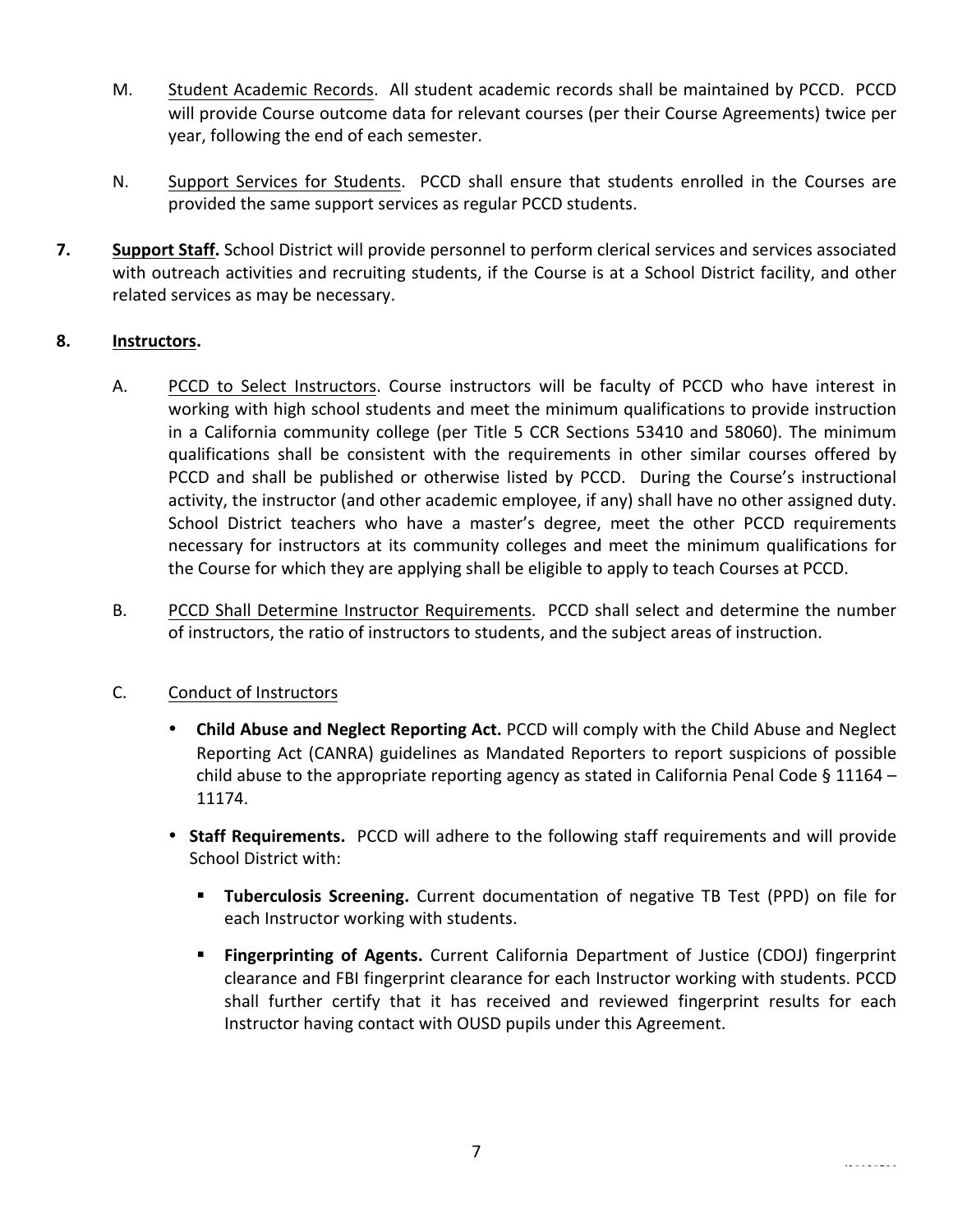- **Drug-Free / Smoke Free Policy.** PCCD understands that OUSD does not permit drugs, alcohol, and/or smoking at any time in any buildings and/or grounds on OUSD property. PCCD agrees to require its instructors to adhere to this policy.
- **9. Workers' Compensation.** School District shall be the employer for all of its personnel who perform services in connection herewith. School District shall be solely responsible for processing, investigating, defending, and paying all workers' compensation claims by their respective School District personnel made in connection with performing services and receiving instruction under this MOU or any related Course Agreement.

# **10. Indemnification.**

- A. School District shall defend, hold harmless, and indemnify PCCD, its governing board, officers, administrators, agents, employees, independent contractors, subcontractors, consultants, and other representatives from and against any and all liabilities, claims, demands, costs, losses, damages, or expenses, including reasonable attorney fees and costs, including but not limited to consequential damages, death, sickness, or injury to any person(s) or damage to any property (collectively, "Claims"), from any cause whatsoever arising from or connected with: (1) the condition of School District premises or facilities and any injuries or damages resulting therefrom (2) School District's failure to process, investigate, defend, or pay any workers' compensation claims by School District personnel relating to, or in connection with, the provision of services under this MOU or any related Course Agreement; or (3) that arise out of or result from, acts or omissions of School District, its employees, agents, subcontractors, independent contractors, consultants, or other representatives, *provided however* that School District shall not be responsible for any portion of a Claim that results from the gross negligence or intentional misconduct of PCCD or its personnel, in which case indemnification shall be administered on a comparative fault basis.
- B. PCCD shall defend, hold harmless, and indemnify School District, their governing board, officers, administrators, agents, employees, independent contractors, subcontractors, consultants, and other representatives from and against any and all Claims from any cause whatsoever arising directly from or in connection with the performance by PCCD of its responsibilities hereunder that arise out of or result from, in whole or in part, the negligent, wrongful, or willful acts or omissions of PCCD, its employees, agents, subcontractors, independent contractors, consultants, or other representatives, *provided however* that PCCD shall not be responsible for any portion of a Claim that results from the gross negligence or intentional misconduct of School District or its personnel, in which case indemnification shall be administered on a comparative fault basis.
- C. This indemnity provisions shall survive termination of this MOU or any related Course Agreement, and is in addition to any other rights or remedies that School District or PCCD may have under law and/or otherwise.

#### 11. **Insurance Requirements.**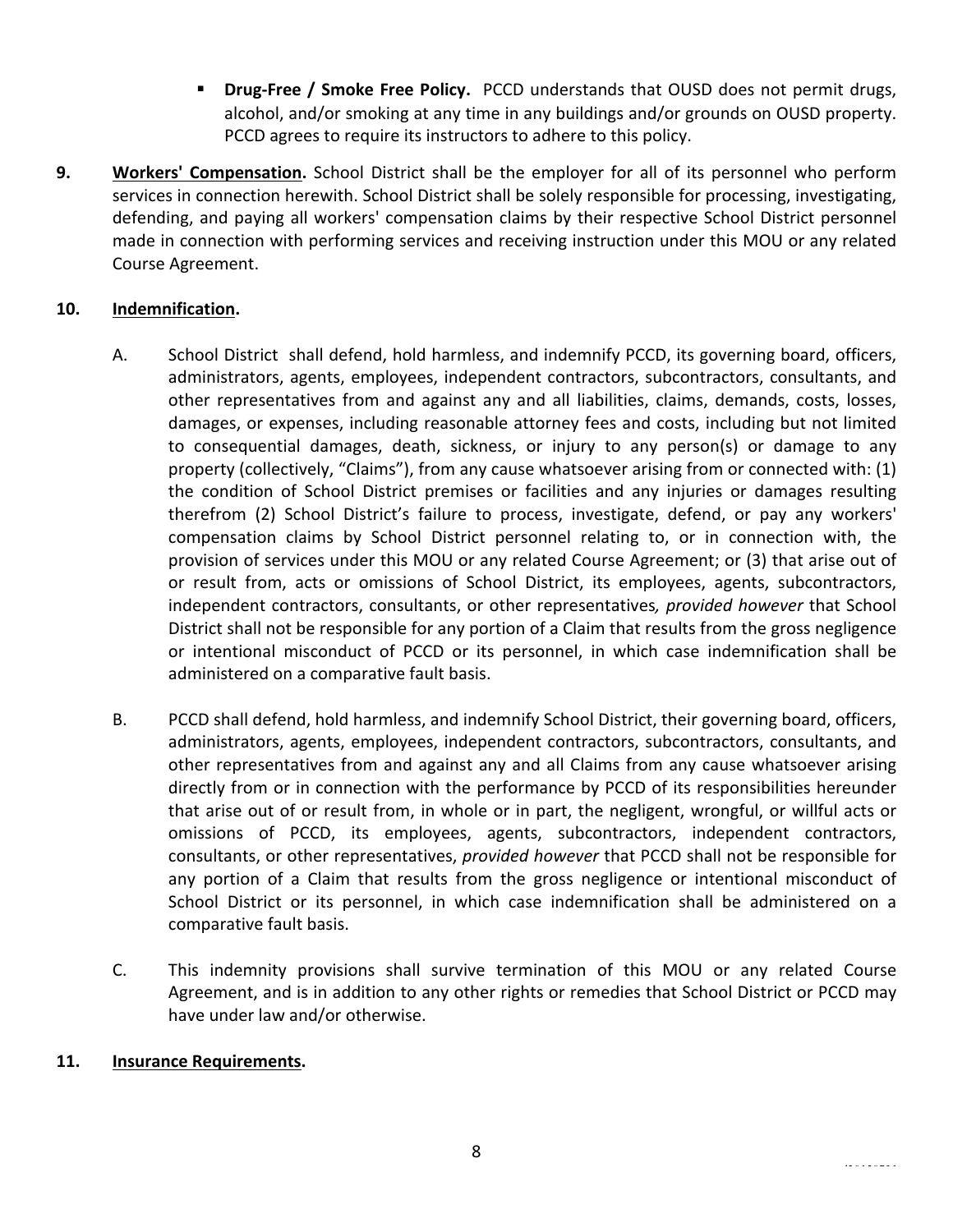- A. Each party shall obtain, pay for, and maintain in effect during the life of this MOU, the following policies of insurance issued by an insurance company rated not less than "A-V" in Best Insurance Rating Guide and admitted to transact business in California: (1) commercial general liability (including contractual, products, and completed operations coverages, bodily injury, and property damage liability) with single combined limits not less than \$1,000,000 per occurrence and \$2,000,000 in the aggregate; (2) commercial automobile liability for "any auto" with combined single limits of liability not less than \$1,000,000 per occurrence; (3) professional liability (errors and omissions) with a limit of liability not less than \$1,000,000 per occurrence; and (4) workers' compensation insurance as required under state law.
- B. Each party's policy(ies) shall contain an endorsement naming the other party as an additional insured insofar as this MOU is concerned, and provide that written notice shall be given to the other party at least 30 days prior to cancellation or material change in the form of the policy or reduction in coverage. Each party shall furnish the other with a certificate of insurance containing the endorsements required under this section, and each party shall have the right to inspect the other party's original insurance policies upon request. Upon notification of receipt of a notice of cancellation, change, or reduction in a party's coverage, that party shall immediately file with the other party a certified copy of the required new or renewal policy and certificates for such policy.
- C. Nothing in this section concerning minimum insurance requirements shall reduce a party's liability or obligations under the indemnification provisions of this MOU.
- D. The parties acknowledge that both parties are permissibly insured or self-insured under California law.
- **12. Discrimination and Harassment.** Each party agrees it will not unlawfully discriminate, harass, or allow harassment against any employee or other person because of gender, sexual orientation, race, color, ancestry, religious creed, national origin, mental or physical disability (including HIV and AIDS), marital status, or age, and shall comply with all applicable laws pertaining to employment. The parties agree that all applicants and students participating in the Courses shall be selected without discrimination on account of race, color, religion, national origin, ancestry, disability, marital status, gender, sexual orientation, age, veteran status, military status, gender identity, medical condition (cancer related or genetic characteristic) as defined in section 12926 of the California Government Code, citizenship, or any other protected status, within the limits imposed by law or board policy.
- **13. Entire Agreement.** This MOU and any related Course Agreements and Instructional Services Agreements constitute the entire agreement between the parties with regard to the Courses and supersedes any prior or contemporaneous understanding or agreement. No party has been induced to enter into this MOU by, nor is any party relying on, any representation or promise outside those expressly set forth in this MOU and any related Course Agreement.
- **14. Modifications and Amendments.** The provisions of this MOU may be modified only by mutual agreement of the parties reflected in an executed amendment to this MOU. No Course Agreement can modify the terms of this MOU, unless expressly indicated in such Course Agreement that it is the intent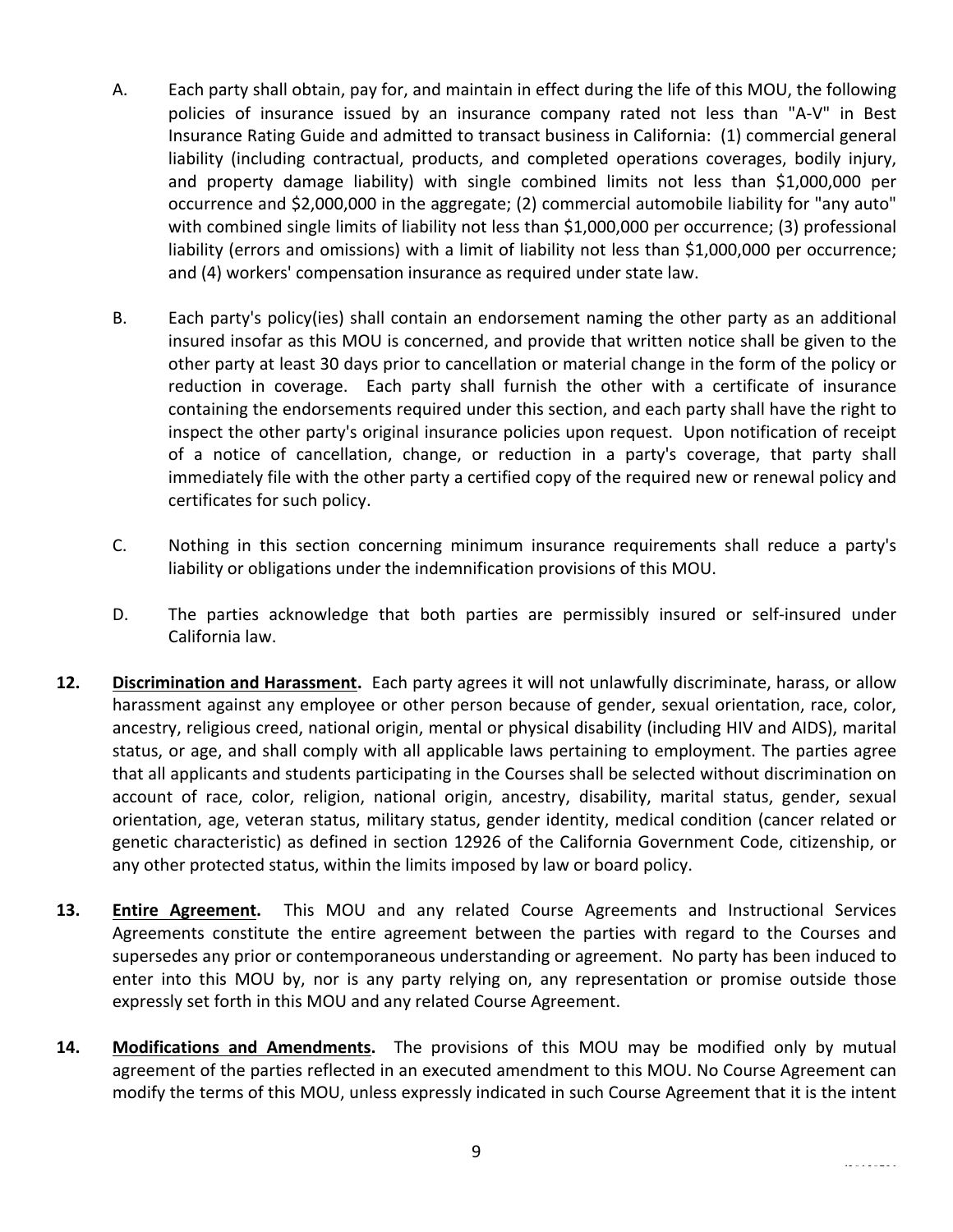of the parties to deviate from this MOU and such modification shall apply only to the specific Course Agreement, *provided however that notwithstanding the foregoing* Sections 6, 7-8 and 10-12 hereof can only be modified by an amendment hereto and cannot be modified by a Course Agreement. No modification or amendment to this MOU shall be binding unless it is in writing and signed by the party against whom enforcement of the modification is sought. In the event of a conflict between a Course Agreement and this MOU, this MOU shall supersede and control.

- **15. Waiver.** Unless otherwise precluded by the terms of this MOU, terms or conditions may be waived by the party entitled to the benefit of the term or condition, but no such waiver shall affect or impair the right of the waiving party to require observance, performance, or satisfaction of that term or condition as it applies on a subsequent occasion.
- **16. Assignment.** Neither party may assign any rights or benefits or delegate any duty under this MOU without written consent of the other party. Any purported assignment without written consent shall be void.
- **17. Parties in Interest.** Nothing in this MOU, whether express or implied, is intended to confer any rights or remedies under or by reason of this MOU on any person other than the parties to it and their respective successors and assigns, nor is anything in this MOU intended to relieve or discharge the obligation or liability of any third person to any party to this MOU, nor shall any provision give any third person any right to subrogation or action against any party to this MOU.
- **18. Severability.** If any provision of this MOU is held by an arbitrator or court of competent jurisdiction to be invalid or unenforceable, the remainder of the MOU shall continue in full force and effect and shall in no way be impaired or invalidated.
- **19. Notices.** Any notice under this MOU shall be in writing, and any written notice or other document shall be deemed to have been duly given on the date of personal service on the parties or on the second business day after mailing if the document is mailed by registered or certified mail, addressed to the parties at the addresses set forth below, or at the most recent address specified by the addressee through written notice under this provision. Failure to conform to the requirement that mailings be done by registered or certified mail shall not defeat the effectiveness of notice actually received by the addressee.
- **20.** Authority to Enter Into MOU. Each party to this MOU represents and warrants that it has the full power and authority to enter into this MOU and to carry out the transactions contemplated by it and that it has taken all action necessary to authorize the execution, delivery, and performance of this MOU.
- **21.** Status of the Parties. Neither party is a partner, joint venture, co-principal, employer, or co-employer of the other or of an employee of the other party. Each party shall be solely responsible for paying all salaries, wages, benefits, and other compensation to which its respective employees or subcontractors may be entitled to receive in connection with performing services under this MOU and any related Course Agreement.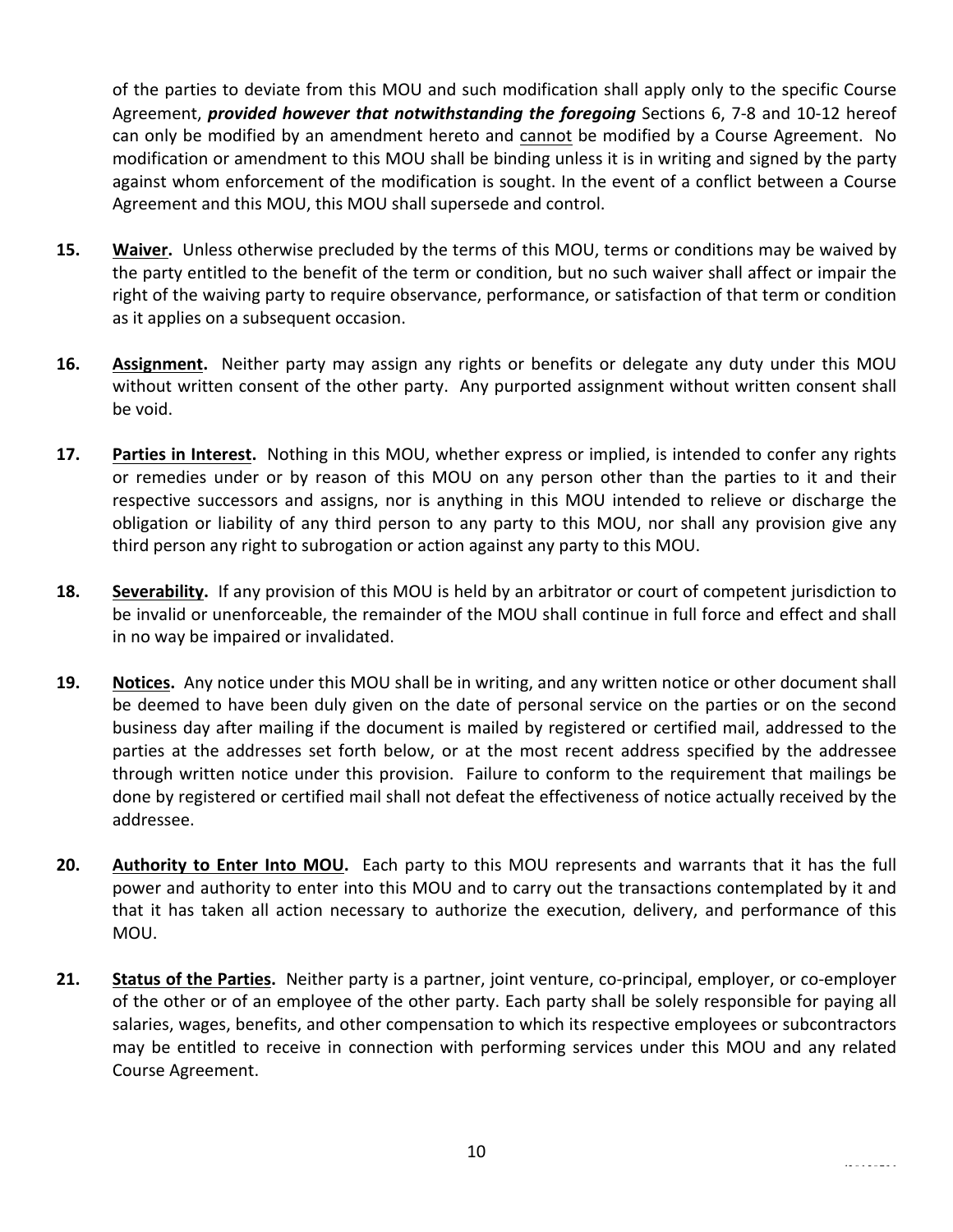- **22.** Retention and Audit of Records. Each party shall maintain records pertaining to its performance of this MOU and related Course Agreements as may be required by federal and state law. Each party may review and obtain a copy of the other party's pertinent records subject to federal and state privacy statutes.
- **23.** Governing Law and Venue. This MOU will be governed by and construed in accordance with California law and venue of any action or proceeding in connection with this MOU shall be Alameda County, California.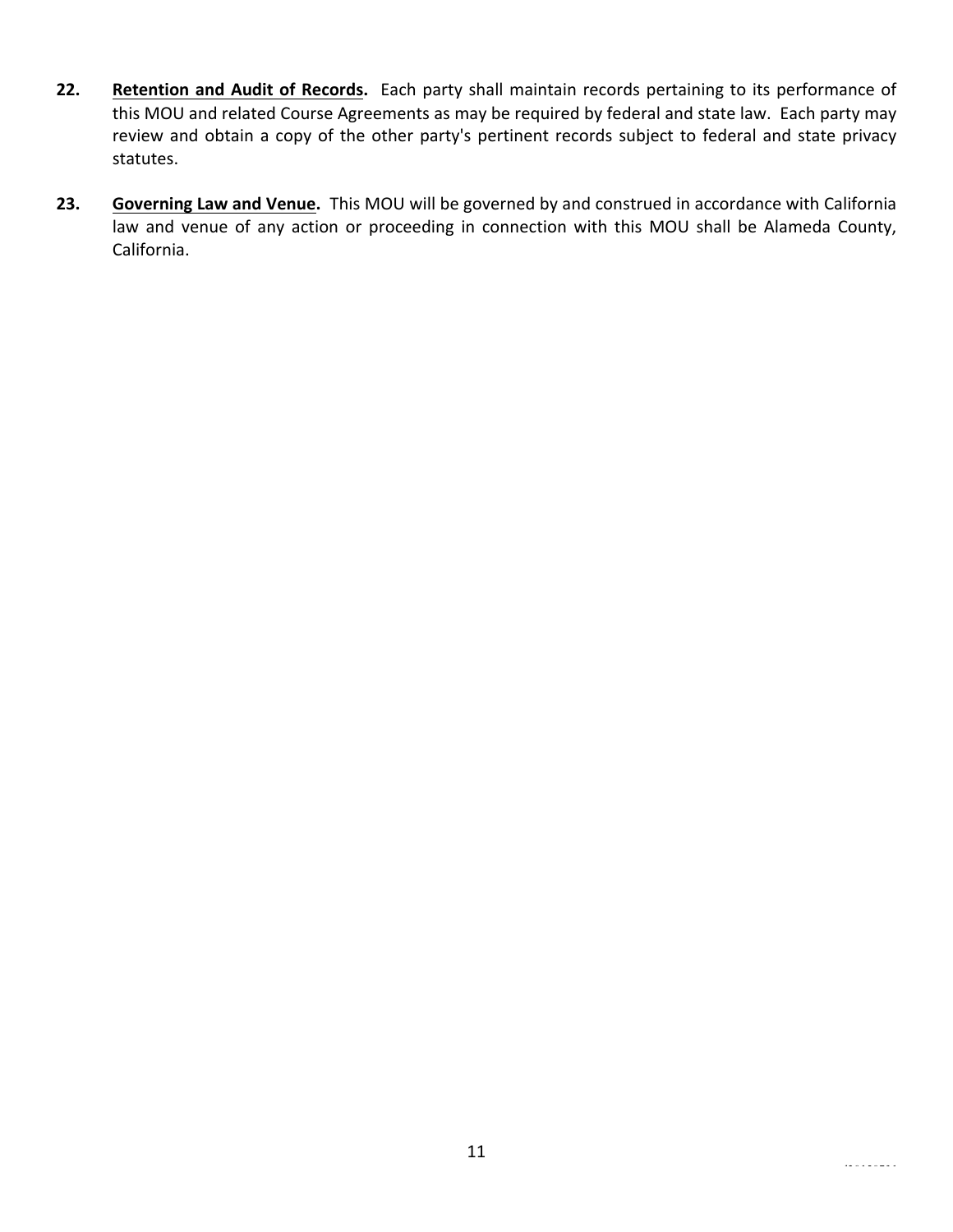### **24. Liaisons/ Pilot Project Support Committee**

The School District's Executive Director of College and Career Readiness will serve as the liaison to Peralta ("School District Liaison") for any issues concerning this MOU. PCCD's Vice Chancellor of Educational Services will serve as PCCD's point of contact for any issues concerning this MOU ("PCCD Representative").

The Parties shall establish a Pilot Project Support Committee (the "PPS Committee") to provide feedback, evaluation, and recommendations for changes or improvements to this special admit program and for addressing conflicting policies and requirements in order to ensure student success and operational effectiveness. The School District Liaison and the PCCD Representative shall be members of the PPS Committee and shall each appoint three (3) other members from their respective Parties to serve as members thereof. One of such members to be appointed by the PCCD Representative shall be a representative of the Peralta Federation of Teachers.

The PPS Committee will meet regularly, at mutually agreed upon intervals (or more frequently as needed), to discuss student progress, data reporting requirements, the evaluation of student level data and system level data to determine the effectiveness of the pilot, and other program-appropriate issues or concerns, successes, and recommendations, including whether to extend this MOU and any changes that should be reflected in any such extension or renewal document.

- **25. Counterparts**. This MOU and all amendments and supplements to it may be executed in counterparts, and all counterparts together shall be construed as one document.
- 26. **Certification Regarding Debarment, Suspension, Ineligibility and Voluntary Exclusion. The School** District verifies that PCCD does not appear on the Excluded Parties List. https://www.sam.gov/portal/public/SAM.

# [REMAINDER OF PAGE INTENTIONALLY LEFT BLANK]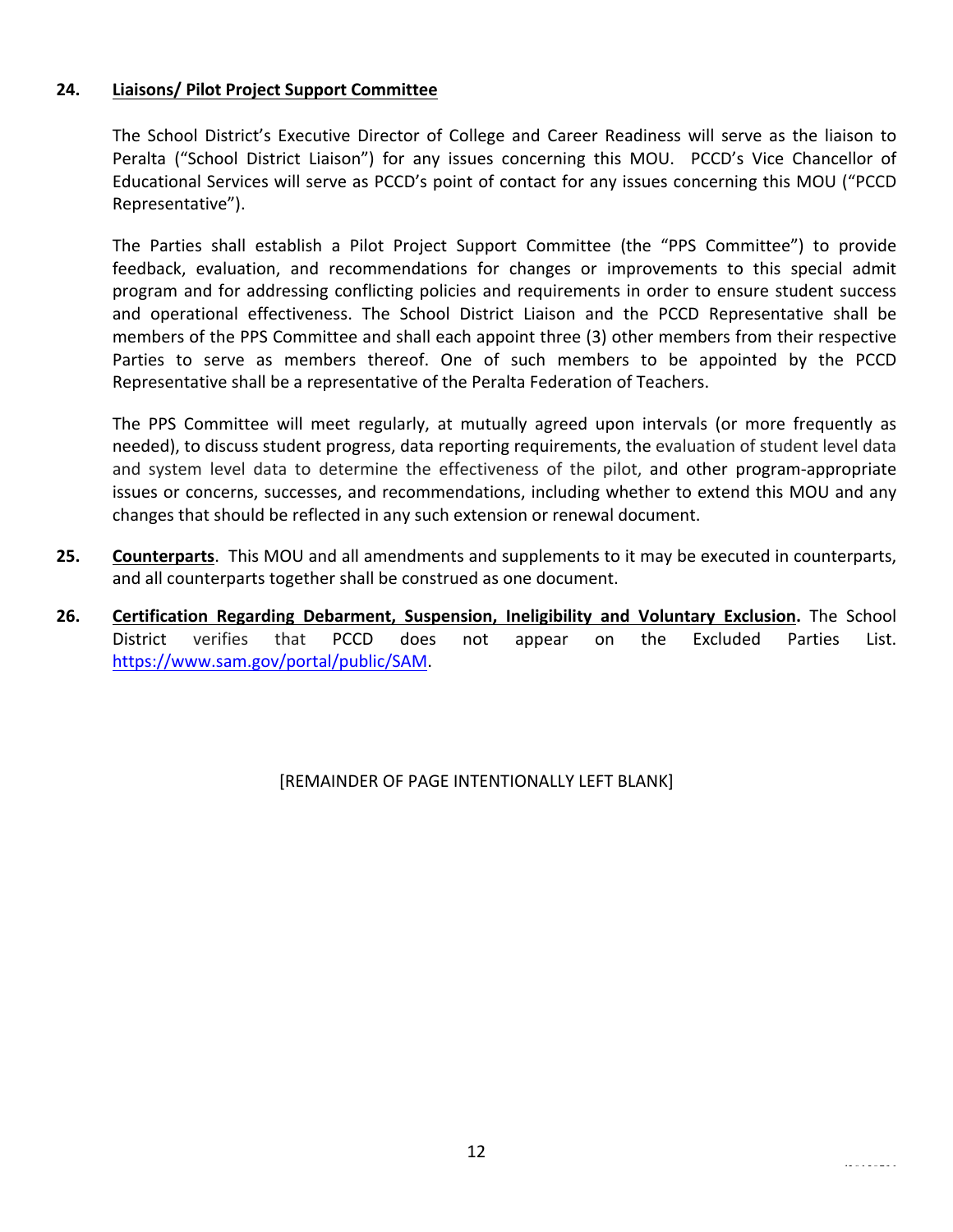**IN WITNESS WHEREOF**, the parties hereto have caused this MOU to be executed and effective as of the Effective Date.

| OAKLAND UNIFIED SCHOOL DISTRICT                                                            | PERALTA COMMUNITY COLLEGE DISTRICT                                                                             |  |  |  |
|--------------------------------------------------------------------------------------------|----------------------------------------------------------------------------------------------------------------|--|--|--|
| President, Board of Education<br><b>Oakland Unified School District</b>                    | Jowel Laguerre, Ed.D<br>Chancellor (Authorized Agent)                                                          |  |  |  |
| Superintendent and Secretary, Board of Education<br><b>Oakland Unified School District</b> | Michael Orkin, Ph. D.<br>Vice Chancellor of Educational Services                                               |  |  |  |
| Approved as to Legal Form for the<br>For the School District:                              | Approved as to Legal Form for the<br>For PCCD:                                                                 |  |  |  |
|                                                                                            |                                                                                                                |  |  |  |
| Name: _____________________________                                                        |                                                                                                                |  |  |  |
| Date:                                                                                      | Date: 2008 2010 2021 2022 2023 2024 2022 2022 2023 2024 2022 2023 2024 2022 2023 2024 2025 2026 2027 2028 2021 |  |  |  |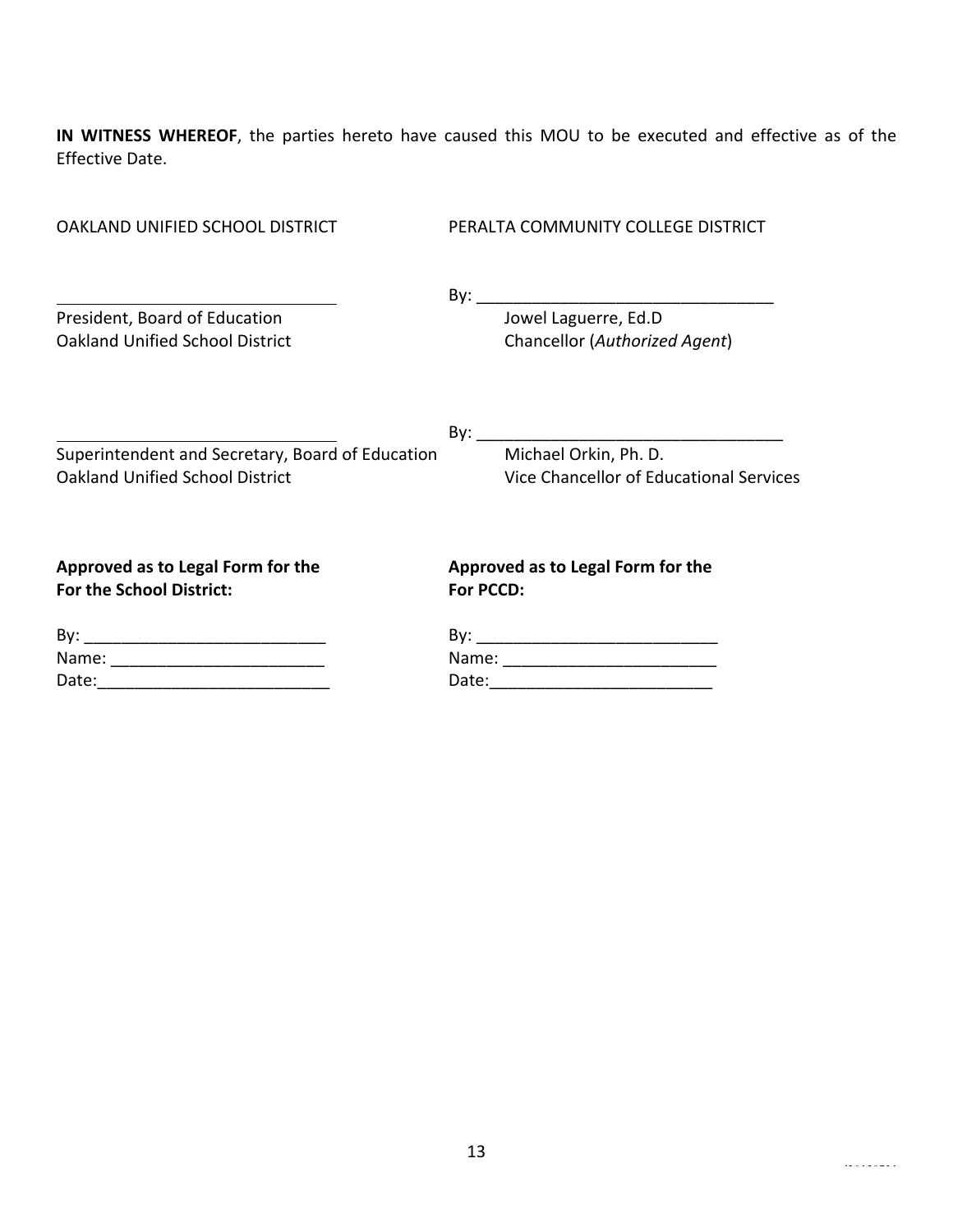# **EXHIBIT A**

# **COURSE AGREEMENT regarding HIGH SCHOOL SPECIAL ADMIT between** *{INSERT COLLEGE NAME}* **of the Peralta Community College District and <u></u>***{INSERT HIGH SCHOOL NAME}* of the Oakland Unified School District

This Course Agreement for a High School Special Admit Course is being executed between *{Insert College Name*} and the Oakland Unified School District in connection with the Memorandum of Understanding regarding High School Special Admit, dated as of August 1, 2015, between Peralta Community College District and Oakland Unified School District ("MOU"), the terms of which are incorporated herein by this reference. Unless otherwise expressly indicated herein, in the event of a conflict between this Course Agreement and the MOU, the MOU shall control.

Date of this Course Agreement: \_\_\_\_\_\_\_\_\_\_\_\_\_\_\_\_\_\_\_\_\_\_ Course Name and Number: \_\_\_\_\_\_\_\_\_\_\_\_\_\_\_\_\_\_\_\_\_\_\_\_\_ 

| Location where Course will be offered:              |  |
|-----------------------------------------------------|--|
| If this Course is being offered as part of a        |  |
| sequenced, pathway-aligned program, name the        |  |
| pathway:                                            |  |
| Who is the primary contact person for the Course    |  |
| at the College?                                     |  |
| Who is the primary contact person for the Course    |  |
| at the High School?                                 |  |
| Days of Week and Time Course will be Offered        |  |
| (the Course must be open to the public):            |  |
| Dates Course will be offered (start and end dates): |  |
|                                                     |  |
| Method for addressing schedule alignment:           |  |
| Performance Objectives of the Course (to be         |  |
| determined by PCCD, see also Section 4B of the      |  |
| $MOU$ ):                                            |  |
| Number of educational hours of Course per week      |  |
| and number of weeks (Note: Courses may end          |  |
| before the end of the high school semester):        |  |
| PCCD units (credits) offered for Course:            |  |
|                                                     |  |
| Number of high school students to be served by      |  |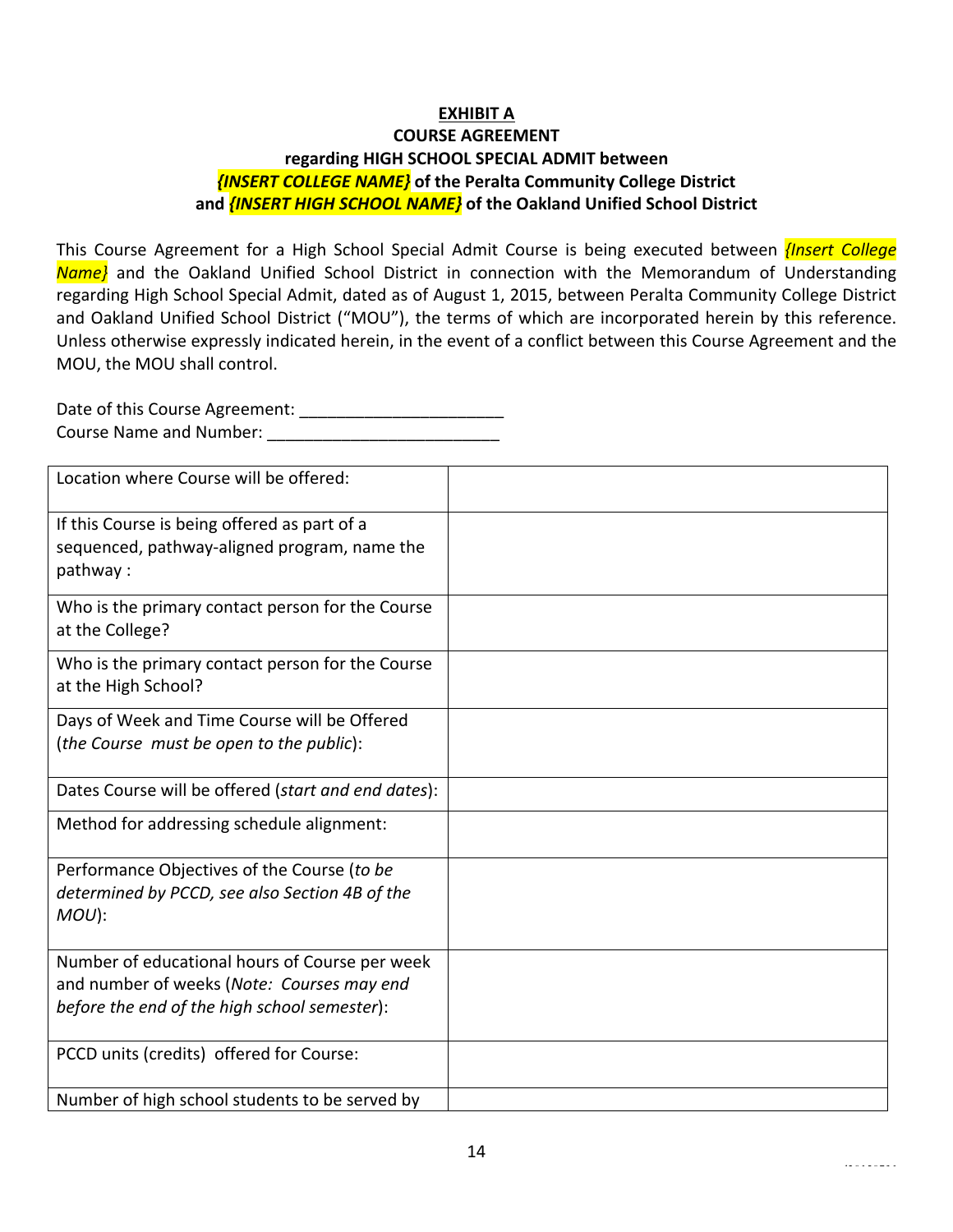| Course (The targeted minimum enrollment is 35,<br>as provided in Section 6B of the MOU): |                                                           |
|------------------------------------------------------------------------------------------|-----------------------------------------------------------|
|                                                                                          |                                                           |
| Max class size (including high school enrollees and                                      |                                                           |
| general public enrollees):                                                               |                                                           |
|                                                                                          |                                                           |
| Name of Instructor for Course:                                                           |                                                           |
| Name of the Instructor's supervisor who may be                                           |                                                           |
| conducting on-site evaluations of the Instructor's                                       |                                                           |
| performance:                                                                             |                                                           |
| If the Course has a pre-requisite, what is it and                                        |                                                           |
| who will assess whether the students have                                                |                                                           |
| satisfied it? By what date?                                                              |                                                           |
| If there is no pre-requisite, on what basis is the                                       |                                                           |
| High School Principal determining that the                                               |                                                           |
| student(s) are ready for college-level work?                                             |                                                           |
| Date of School Board approval for facility to be                                         |                                                           |
| open to the general public at the time the Course                                        |                                                           |
| is offered:                                                                              |                                                           |
| Additional support services necessary, including                                         |                                                           |
| tutoring:                                                                                |                                                           |
| Other specifics related to Course:                                                       |                                                           |
| Required Course Materials, Equipment, Textbooks                                          | To be paid by School District                             |
| and Supplies. (Provide description of all such                                           |                                                           |
| <i>items</i> )                                                                           |                                                           |
| Enrollment fees will be waived for special par-                                          | Enrollment, Bus Pass and Health Services fees, if any, to |
| time students who are taking less than 11 units of                                       | be paid by the School District                            |
| college courses per semester. Health Services,                                           |                                                           |
| campus fees and AC transit bus pass fees will be                                         |                                                           |
| waived for students taking less than 9 units or                                          |                                                           |
| college courses per semester.                                                            |                                                           |

[Remainder of Page Intentionally Left Blank]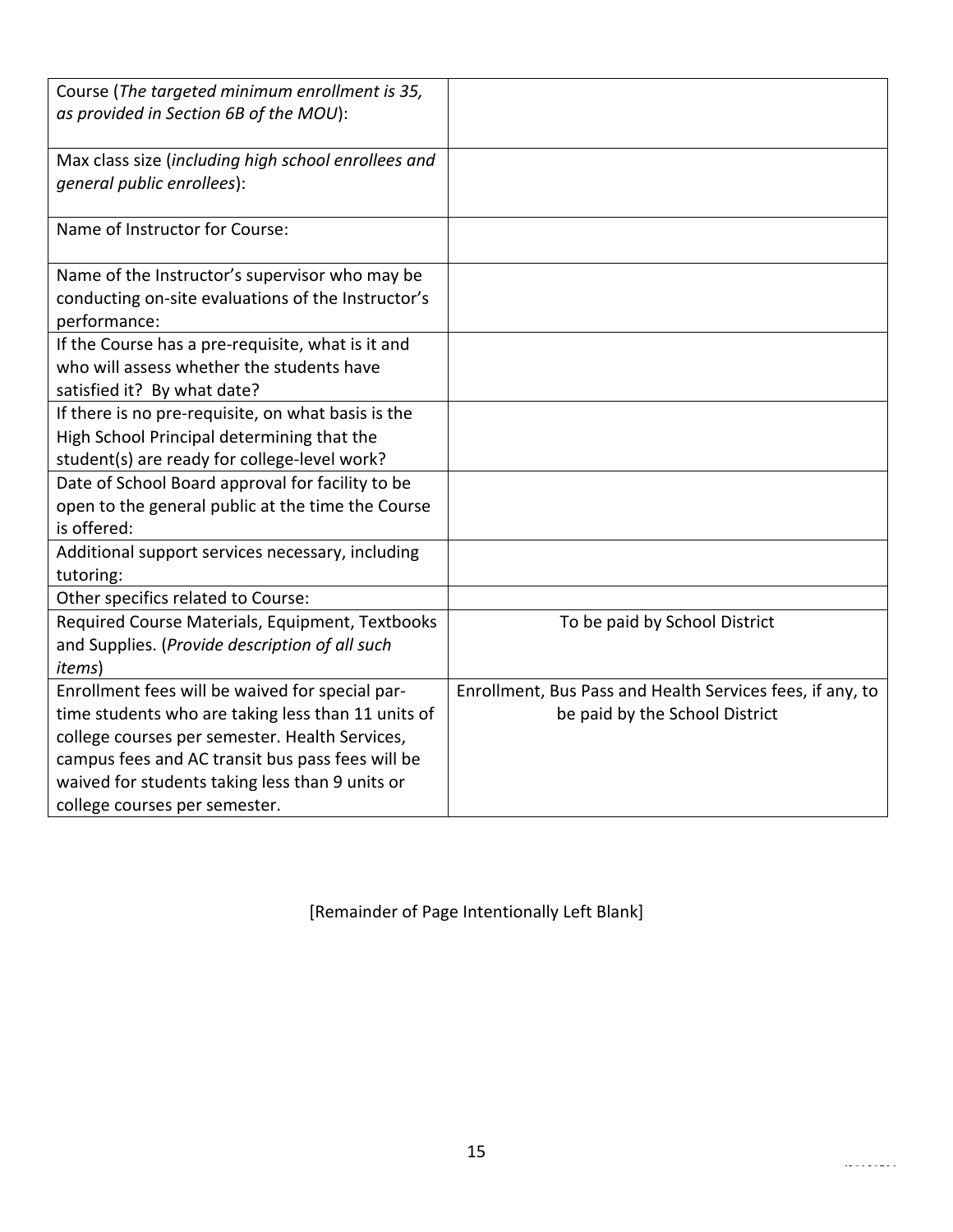This Course Agreement is entered into between *{insert College Name}* and *{the Oakland Unified School* **District}** as of the date set forth below.

*{NAME OF SCHOOL}* and the set of the set of the set of the set of the set of the set of the set of the set of the set of the set of the set of the set of the set of the set of the set of the set of the set of the set of t

| By:                             | By:                      |
|---------------------------------|--------------------------|
| Name:                           | Printed Name:            |
| High School Principal           | <b>College President</b> |
| Date:                           | Date:                    |
| OAKLAND UNIFIED SCHOOL DISTRICT |                          |
| By:                             |                          |

| Name:  |  |  |  |
|--------|--|--|--|
| Title: |  |  |  |
| Date:  |  |  |  |

[Signature Page to Course Agreement]